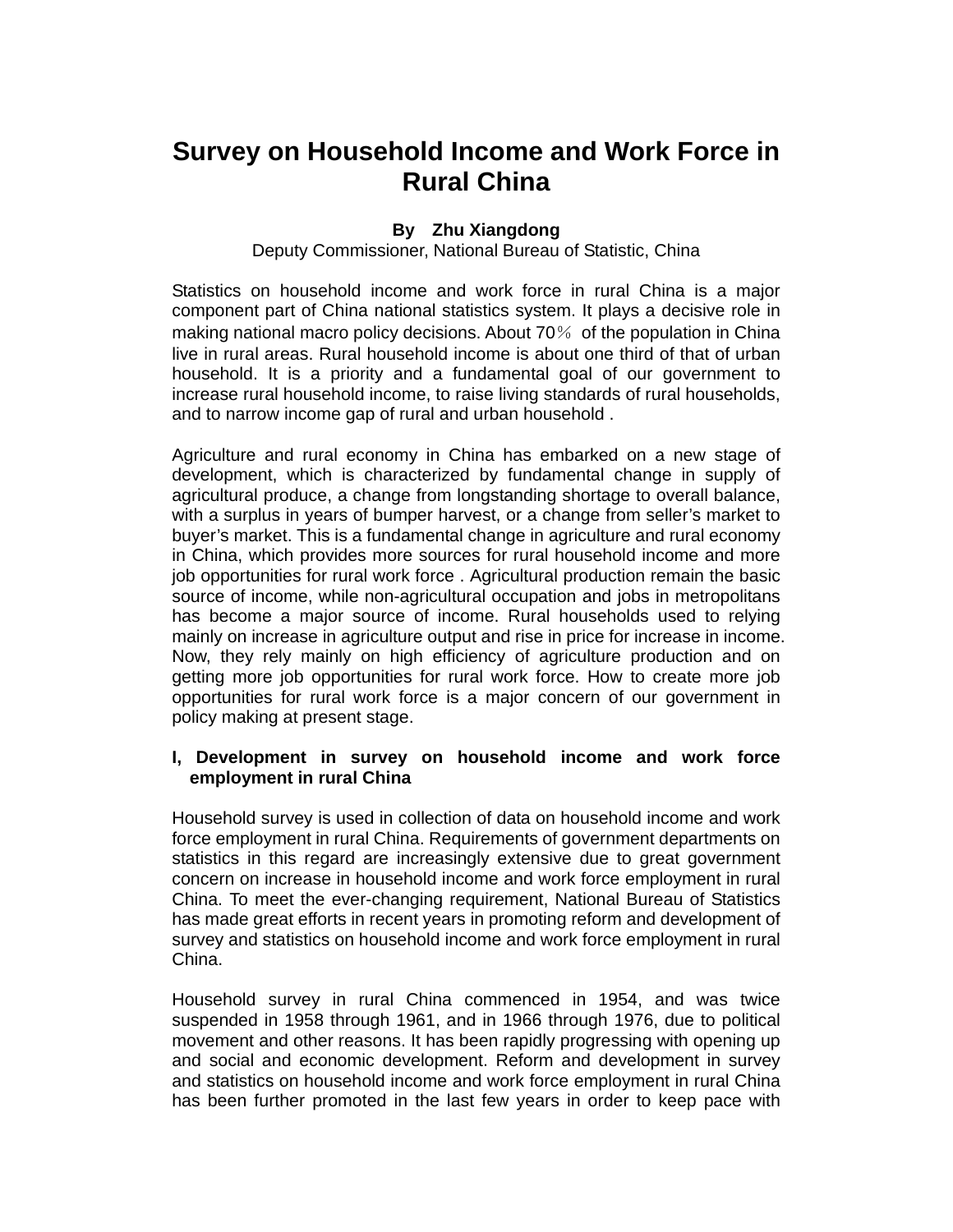change in sources of rural household income and change in statistics data requirement, as indicators become more precise and wider in coverage. More and more statistics indicators that can reveal new development, new issues and effect of new policies have been designed. Up-to-date information technology are applied in survey, making data transmission and data processing more applicable and faster,

In 2001, National Bureau of Statistics made the survey on basic information of rural household members into survey on employment of rural work force. Work force as an input in agricultural production was also made a theme topic of survey , so as to gear survey efforts to government and public concerns on employment of rural work force.

# **II, Survey on rural household income and employment of work force**

## **1, Survey on rural household income**

## **1.1, Application of statistics on rural household income**

Focus of the survey is on income sources of rural households and spending on getting income, with aims to reveal the level of rural household income and increase in household income, to evaluate government policy of income distribution and income growth in rural China, to reveal changes in income of rural poor households, to monitor poverty alleviation in rural China and changes in living standards, to monitor progress in building moderate prosperous society in rural China

#### **2, Method of survey on rural household income**

#### **2.1, Organization of the survey**

Survey on rural household income is the responsibility of Organization of Rural Social-Economic Surveys (or National Rural Survey Team for short). It is a professional survey organization of the National Bureau of Statistics, with delegated organizations in every province and 857 counties (about one third of all counties in China). Responsibility of Rural Social-Economic Survey Teams at Provincial and County level is to effectively organize and make surveys in line with survey planning formulated by National Rural Survey Team.

Each Provincial Rural Social-Economic Survey Team has 30 to 50 staff, and each County Rural Social-Economic Survey Team has 6 to 10 staff. Currently there are more than 8,000 professional statistical surveyor in China. Furthermore, for purpose of doing a better job in each household under survey, an assistance surveyor is assigned to each village. About 10,000 assistant surveyors are engaged nation-wide

National Rural Survey Team puts forward uniform survey planning and form of household journal, and conducts training of staff for provincial survey teams. Provincial survey teams should in turn prepare teaching material, print journal, and conduct training of staff for county survey teams. Country survey teams are responsible for engaging assistant surveyors and conducting training of assistant surveyors and households under survey. Assistant surveyors to be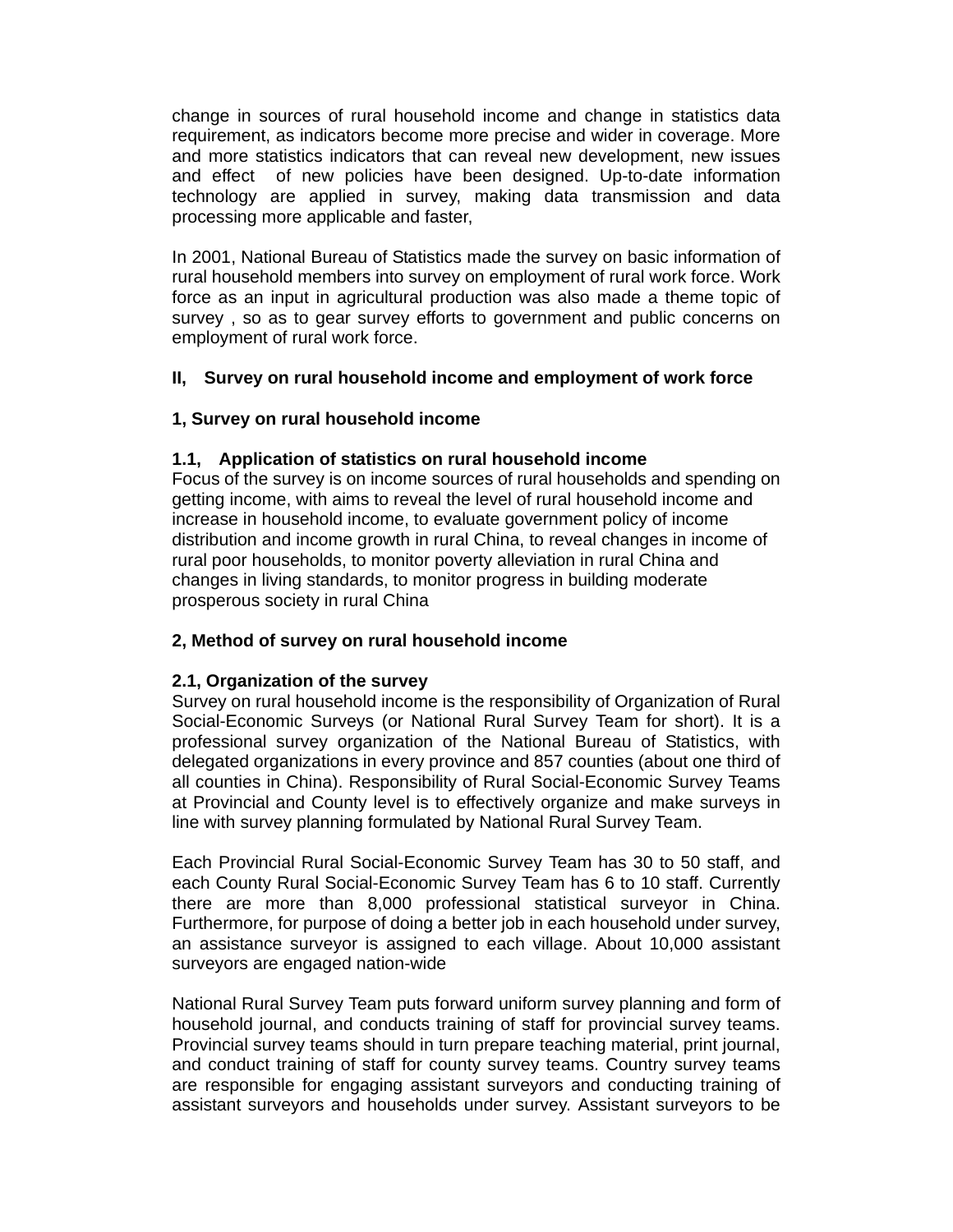engaged should meet the requirements of a holder of education record of junior middle school and higher, of integrity and a having great sense of responsibility, and are highly trusted by households.

#### **2.2, Sampling**

Samples should meet requirement of each province in term of representativeness. Sampling error should not be over  $\pm$  3% based on a probability of 95%. Sampling is done under uniform organization and control of National Rural Survey Team of National Bureau of Statistics with uniform sampling planning by National Rural Survey Team. Each provincial rural survey team should work out detailed application rules based on planning by National Rural Survey Team, organize and do sampling in its own province. Samples selected by each province should be examined and approved by National Bureau of Statistics. Any change and update in samples must also be examined and approved by National Bureau of Statistics.

Samples are selected by comprehensive use of sampling methods, simple sampling, stratified random sampling, systematic clustering based on certain symbols, multi stratification sampling, and multi-phase sampling. Sampling frame is based on data of agricultural census. 68,000 rural household samples are chosen in 31 provinces (and autonomous regions and municipalities directly under the State Council) and 857 counties, on which the survey on rural household income is based.

Samples of survey on rural household income are updated in an interval of five years. Sampling for another five-year period shall be done next year. Sampling method shall be further improved and MPPS shall be used.

#### **2.3, Data collection and reporting**

Data of rural household income are collected through journals kept by rural households. National Bureau of Statistics made design of uniform journal, which are of two types. One is designed for entry of cash revenue and spending, and another for entry of kind, received and dispensed. Households under survey are required to use uniform journal, and keep accounts as provided. In keep journal of cash entry, households under survey are required to make entry of every revenue and spending occurred in every day. In keeping journal of kind, it is required to make entry once a month , on the last day of each month with the help of an assistance surveyor

During survey period, surveyors at county rural survey team are required to make interviews with rural households under survey at least one a month, communicate with assistant surveyors on a regular basis, and solve their problems timely. Assistant surveyors are required to make interviews with rural households under survey once each week, urge and help those having difficulties to complete account keeping, trying not to leave out any entry.

Report on cash accounts should be submitted quarterly, and report on kind accounts submitted annually.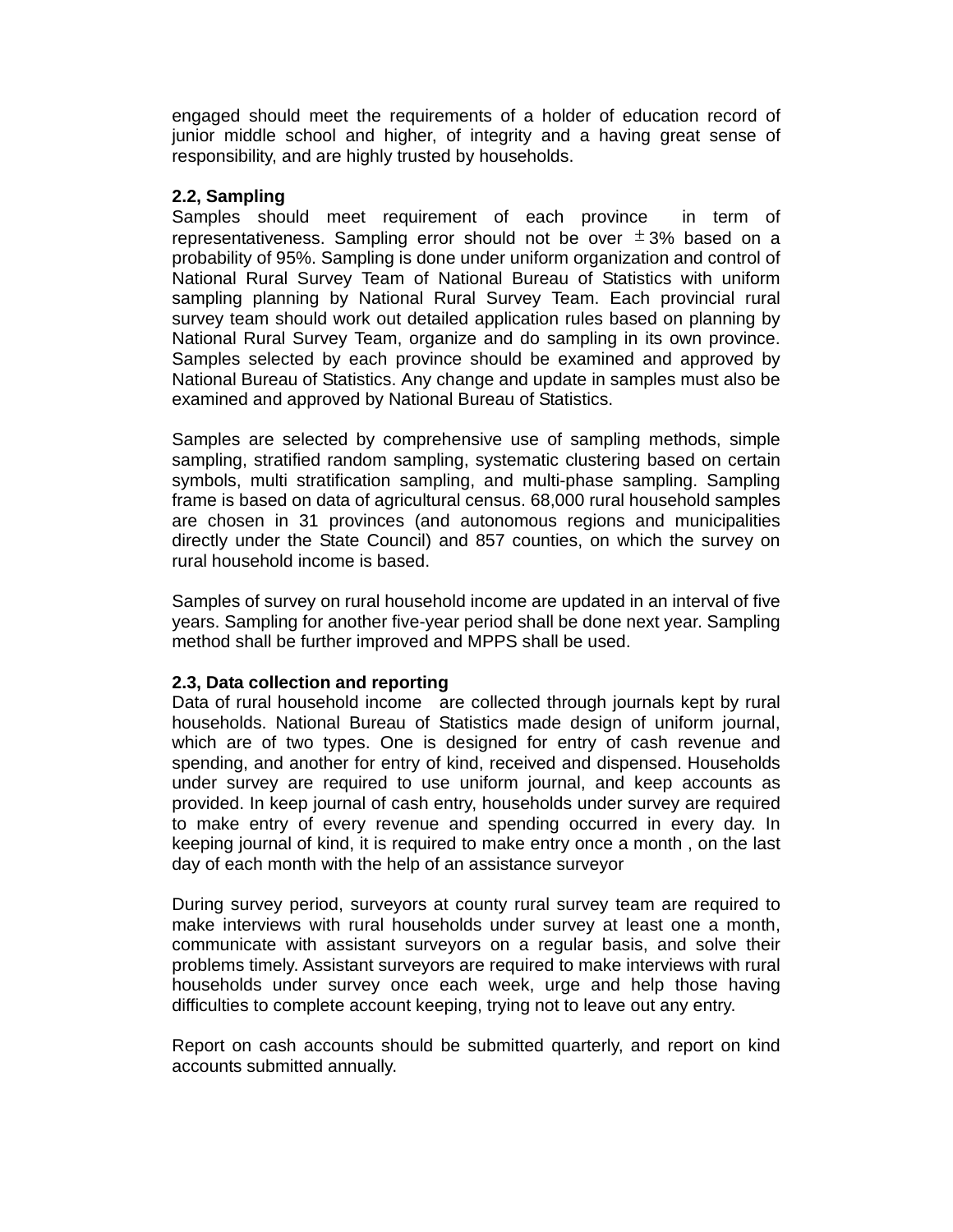## **2,4, Data processing**

Data loading are done by county rural survey teams. A program developed by National Bureau of Statistics is used for data processing. County rural survey teams collect journals from rural households under survey each month, load data kept on all the journals into computers, and check and verify data. Data verification are done in two steps: Step one, entries in journals are checked and verified by assistant surveyors and county rural survey teams before they are loaded into computers; Step two, data are loaded into computers and verified with uniform computer program.

In line with the schedule provided in survey planning, data loaded and verified by county rural survey teams shall be transmitted to National Rural Survey Team and provincial rural survey team by Internet. They will do a more precise verification on the data. If problems found, the data shall be sent back to county rural survey team concerned. Further interviews with households concerned shall be made for data verification. The data shall be again transmitted to National Rural Survey Team and provincial rural survey team after corrections are made.

#### **2.5, Data pooling**

Data pooling are done by National Rural Survey Team. Provincial rural survey teams submit primary data to National Rural Survey Team. National Rural Survey Team will subsequently pool data submitted by each province separately and feed the data back to each province for application

#### **2.6, Evaluation of data quality**

Evaluation on data of rural household income has just started in the middle 90s of last century. Before that what we did on such survey data was just technical check up and verification. We are short of technical personnel and experience in data evaluation. Currently, our focus is check-up on non-sampling errors and biases, in addition to check-up on sampling errors. If a great defect found on an estimated value of an indicator, for instance, a value completely deviated from reality, an adjustment shall be made on the estimated value.

#### **2.7, Dissemination of survey products**

Dissemination of survey products are done mainly through 3 channels: 1), By media of TV, radio, and newspaper. Regular release is institutionalized. National Bureau of Statistics publishes survey products by way of news release at times as provided. Schedule of release is worked out at the beginning of each year and posted on NBS website; 2), By computer network. A statistics databank is developed at NBS website. Data concerning rural household income, major survey data over the years, and precise information are all loaded in the databank. Users can visit NBS website for information; 3), By publications. < Rural Household Survey Yearbook> is published each year, in both Chinese and English. It is available in bookshops and NBS press.

#### **2.8, Ways of data saving**

Uniformly developed databank and hierarchical saving is a way for data saving. National Rural Survey Team is responsible for development of databanks to save primary data colleted through sampling survey nationwide. Provincial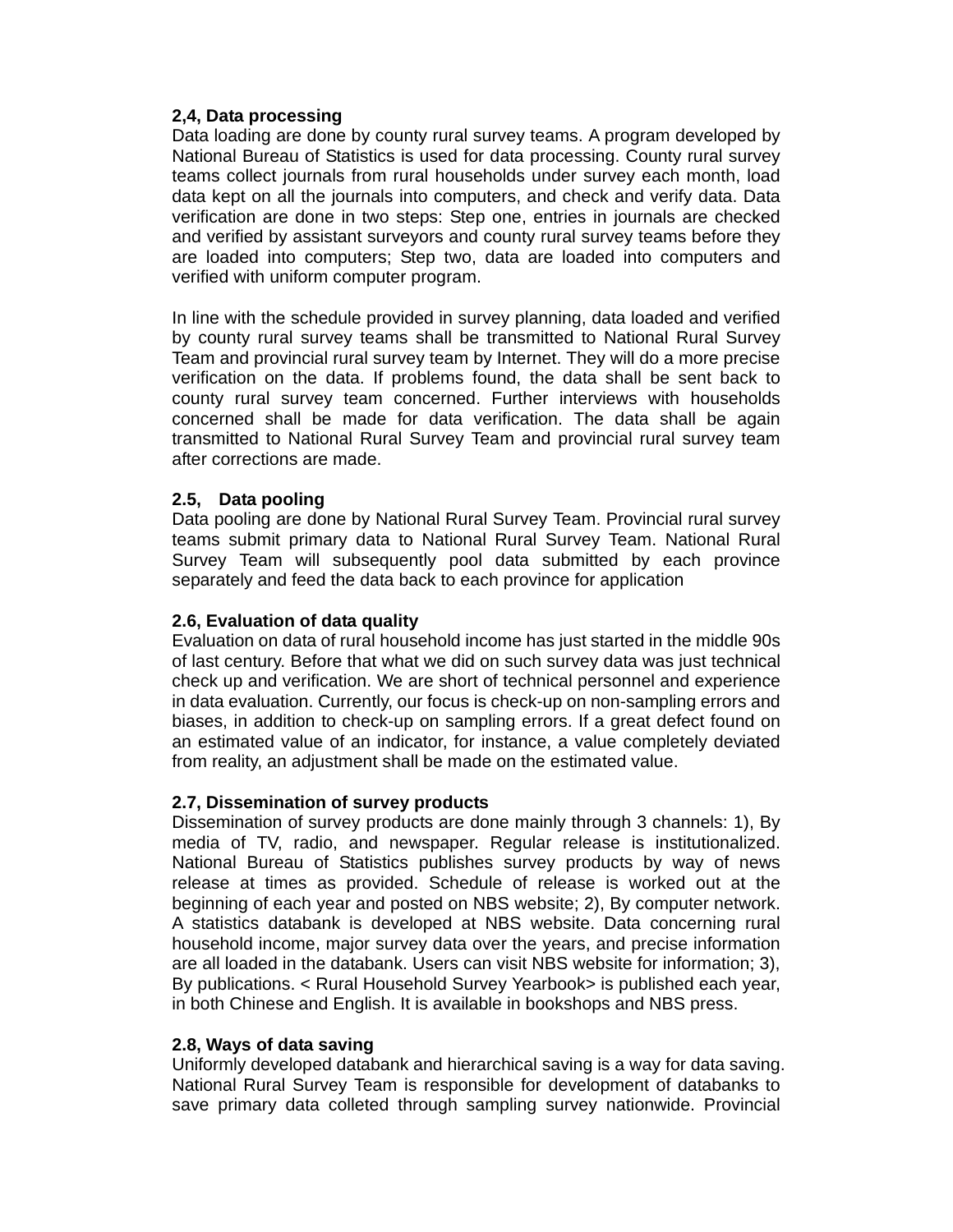rural survey teams are responsible for saving data collected in their own province by databank uniformly developed by National Rural Survey Team, and county rural survey teams are responsible for saving data collected in their own county by databank uniformly developed by National Rural Survey Team, in addition to keep up journals completed by rural households.

## **3, Survey on employment of rural work force**

## **3.1, Source of employment data**

Data on employment of rural work force is mainly from three sources: rural household survey, population census, and records of administration. This paper is focused on how to collect employment data of rural work force in rural household survey. It is a topic developed in recent years. Work force plays a dual role in process of economic development . It is an input in production and also a source of income. For this reason, two major topics are designed for survey on employment of rural work force in the survey planning: One is work force as an input in production, another is work force as a source of income

## **3.2, Application of employment data of work force.**

In survey on employment of rural work force as an input in production, focus is on collection of data that work force is an input in production. That data can be used in agricultural production efficiency accounting. In this sense the data play a role of monitoring economic operation in agriculture, revealing changes in relation to other factors of input and output and structure of work force, analyzing impact of work force on economic growth in agriculture and product mix, and studying impact of population, economy and other factors on the size and mix of work force.

In survey on employment of rural work force as a source of income, focus is on collection of data that work force is a source of income, collection of data on employment in terms of gender, age, record of education, region, and line of business, collection of data on employment in places other than place of living. I t is designed, with such data, to make evaluation on government employment policy, specifically on policies that could have an impact on income of rural households, and on their basic demand, to make explanations on impact of employment on level of income and distribution, impact analysis of employment on bank savings and consumption, on technical competence of work force in different regions. It is all for providing government with basis for making policy decisions.

#### **3.3, Method of survey on employment of work force**

Method of survey on employment of work force is the same as that of survey on rural household income in terms of survey organization, sampling, interval of data reporting, data pooling, dissemination of survey products, data analysis, data saving, and data evaluation. However, they are different in the number of selected samples and method of data collection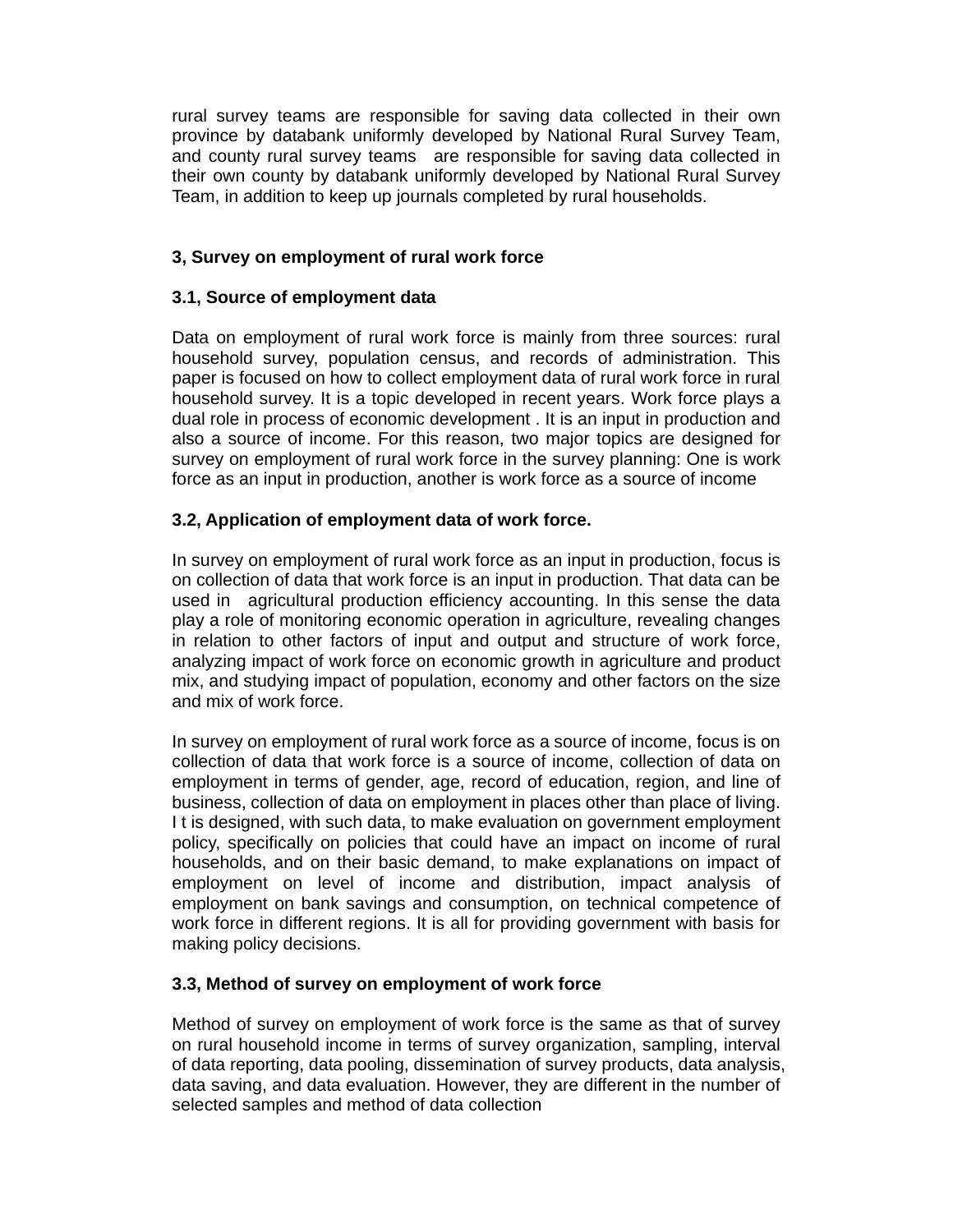In terms of sample numbers, survey on work force as a source of income and survey on rural household income are in common, both are done on all samples related to survey topic of income. Survey on work force as an input in production is also done on samples related to survey topic of income. However, such samples are only one third of that used for survey on rural household income.

In terms of data collection, what is used by survey on employment of work force is interview with households. Interviews with households are made once each quarter in survey on employment of work force as a source of income, which is the responsibility of surveyors in county rural survey teams. While interviews for survey topic of work force as an input in production is made once each month, which is also the responsibility of surveyors in county rural survey teams.

## **III, Current state of rural household income and employment of rural work force**

In 2003, per capita income in rural area is Yuan 2622 (RMB). Out of which, Yuan 2135 are cash income, accounting for 81.4%; Yuan 487 are income in kind, accounting for 18.6%. In terms of source of income of rural household, Yuan 1195 are from agricultural production, accounting for 45.6%; Yuan 345 are from source of non-agricultural production, accounting for 13.2%. Per capita remunerations (wage income) are Yuan 919, accounting for 35%; Per capita income in form of property is Yuan 66, accounting for 2.5%; Per capita income from transfer is Yuan 97, accounting for 3.7%. Ratio of urban household income to rural household income is 3.2: 1.

Our rural work force were 490 million in 2003. Of which 170 million were employed in non-agricultural occupation, accounting for 35%, and 320 million ( including those not fully employed and surplus labor) in agricultural production. In 2003, migrant rural workers were 110 million. Of which, 50% were inter-province migrant workers, 60% were migrated into metropolitans, 70% were engaged in the developed east coastal area.

## **IV, Challenges confronting efforts of survey on household income and employment of work force in rural China**

**Challenge 1: Households samples growing obsolete and people increasingly tired of journal keeping.** Samples of survey on household income and employment of work force is to be updated in an interval of five years. With time passing by, part of the household samples appear obsolete and people are increasingly loosing interest. They are tired of routine journal keeping. Though it is not so serious as to impair data quality, it is a great issue especially in economically developed areas, and will be a grave challenge soon.

**Challenge 1I: Shortage of survey resources.** It is a two-fold issue: One is